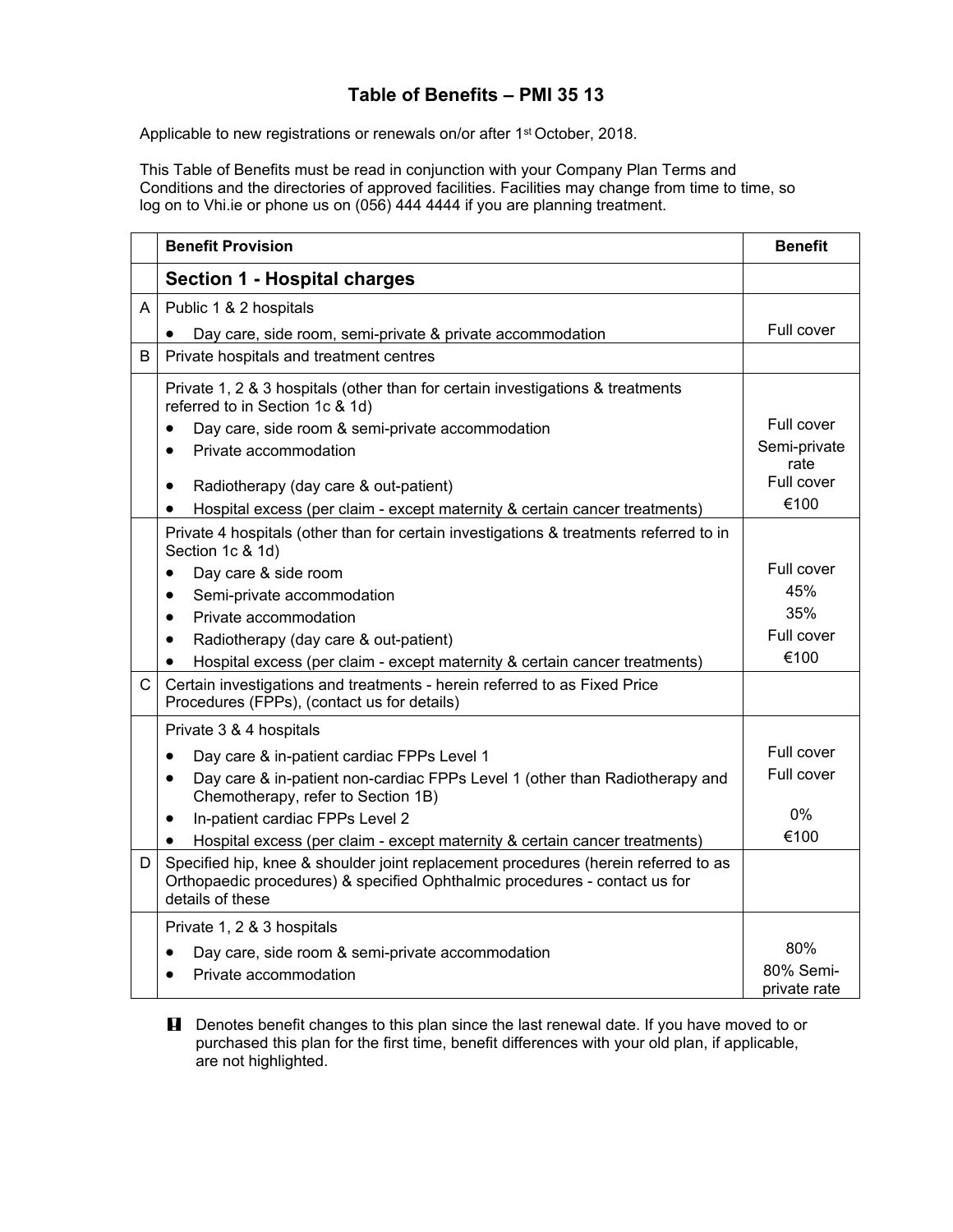|   | Hospital excess (per claim)<br>$\bullet$                                                     | €100                               |
|---|----------------------------------------------------------------------------------------------|------------------------------------|
|   | Private 4 hospitals                                                                          |                                    |
|   |                                                                                              | 80%                                |
|   | Day care & side room                                                                         | 45%                                |
|   | Semi-private accommodation<br>Private accommodation                                          | 35%                                |
|   | Hospital excess (per claim)                                                                  | €100                               |
|   | When carried out as a Fixed Price Procedure (contact us for details)                         |                                    |
|   |                                                                                              | 80%                                |
|   | Private 3 & 4 hospitals<br>$\bullet$                                                         | €100                               |
|   | Hospital excess (per claim)                                                                  |                                    |
|   | <b>Section 2 - Consultants' fees/GP procedures</b>                                           |                                    |
| A | In-patient treatment, day-care/side room/out-patient & GP procedures                         |                                    |
|   | Participating consultant/GP<br>$\bullet$                                                     | Full cover                         |
|   | Non-participating consultant/GP                                                              | Standard<br>benefit                |
|   | Section 3 - Psychiatric cover (read in conjunction with Section                              |                                    |
|   | 1)                                                                                           |                                    |
| A | In-patient psychiatric cover                                                                 | 100 days                           |
| B | Day care psychiatric treatment for approved day care programmes                              | Contact us for                     |
|   |                                                                                              | further details                    |
| C | In-patient treatment for alcoholism, drug or other substance abuse in any 5 year<br>period   | 91 days                            |
| D | Out-patient mental health treatment (in an approved out-patient mental health<br>centre) $H$ |                                    |
|   | Mental health assessment in every 2 year period                                              | €100 per<br>member                 |
|   | Mental health therapy, 7 visits<br>$\bullet$                                                 | €75 per visit                      |
|   | Section 4 - Maternity & BabyH                                                                |                                    |
|   |                                                                                              |                                    |
| A | Normal confinement                                                                           |                                    |
|   | Public hospital benefit (up to 3 days)                                                       | Full cover<br><b>Refer Section</b> |
|   | Caesarean delivery (as per hospital benefits listed)                                         | $\overline{1}$                     |
|   | Home birth benefit                                                                           | €3,325                             |
| В | In-patient maternity consultant fees (per Schedule of Benefits for Professional<br>Fees)     | Agreed<br>charges                  |
| С | Post-natal home nursing                                                                      |                                    |
|   | Following 1 nights stay                                                                      | €1,200                             |
|   | Following 2 nights stay                                                                      | €600                               |
| D | Vhi Fertility Programme                                                                      |                                    |
|   | Fertility benefit - benefit per member, towards the cost of specified fertility tests        |                                    |
|   | and treatments carried out in a Vhi Participating Fertility Treatment Centre                 |                                    |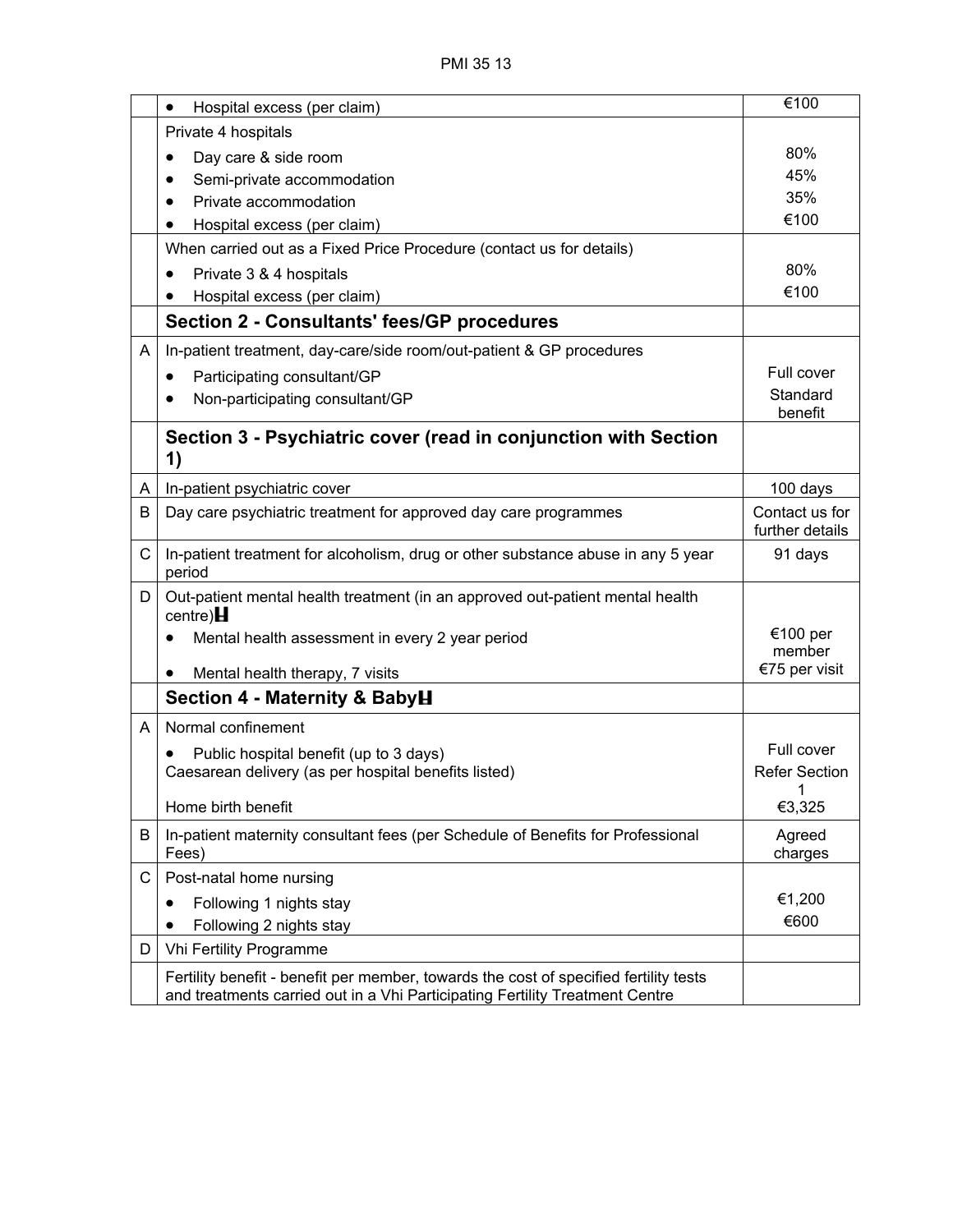PMI 35 13

|   | Initial consultation<br>$\bullet$                                                                                                                                                                                                      | €100 discount                                                                      |
|---|----------------------------------------------------------------------------------------------------------------------------------------------------------------------------------------------------------------------------------------|------------------------------------------------------------------------------------|
|   |                                                                                                                                                                                                                                        | at point of<br>sale                                                                |
|   | AMH & Semen Analysis tests                                                                                                                                                                                                             | €100 discount                                                                      |
|   |                                                                                                                                                                                                                                        | at point of<br>sale                                                                |
|   | Egg freezing - once per lifetime<br>$\bullet$                                                                                                                                                                                          | €1,000                                                                             |
|   | Sperm freezing - once per lifetime<br>٠                                                                                                                                                                                                | €125                                                                               |
|   | IUI - up to 2 treatments per lifetime, female members only<br>$\bullet$                                                                                                                                                                | €450 per<br>treatment*                                                             |
|   | IVF or ICSI - up to 2 treatments per lifetime, female members only<br>٠                                                                                                                                                                | €1,000 per<br>treatment*                                                           |
|   | Fertility counselling - 4 sessions per treatment carried out in a Vhi Participating<br>٠<br><b>Fertility Treatment Centre</b>                                                                                                          | €40 per<br>session                                                                 |
|   | Fertility support services - Acupuncturists & Dieticians visits<br>$\bullet$                                                                                                                                                           | <b>Refer Section</b><br>9                                                          |
|   | * These benefits are co-funded by Vhi and the Vhi Participating Fertility Treatment<br>Centre                                                                                                                                          |                                                                                    |
| E | Maternity & Baby Bundle                                                                                                                                                                                                                |                                                                                    |
|   | Maternity Yoga and Pilates classes<br>$\bullet$                                                                                                                                                                                        | 75% cover up                                                                       |
|   | One maternity scan<br>$\bullet$                                                                                                                                                                                                        | to a combined                                                                      |
|   | Breast-feeding consultations<br>$\bullet$                                                                                                                                                                                              | limit of €500                                                                      |
|   | Baby massage classes<br>$\bullet$                                                                                                                                                                                                      | and                                                                                |
|   | Baby swim classes<br>$\bullet$                                                                                                                                                                                                         | no excess                                                                          |
|   | Ante natal course                                                                                                                                                                                                                      |                                                                                    |
|   | Section 5 - Cancer care and other benefitsH                                                                                                                                                                                            |                                                                                    |
| A | Genetic testing for cancer                                                                                                                                                                                                             |                                                                                    |
|   | Initial consultation for genetic testing for cancer *<br>$\bullet$                                                                                                                                                                     | 50% cover                                                                          |
|   | Genetic test - for specified genetic mutations to be carried out in an approved<br>$\bullet$<br>clinic *                                                                                                                               | Full cover                                                                         |
|   | Preventative (Prophylactic) treatment following on from the genetic test                                                                                                                                                               | Covered up to<br>the levels for<br>hospital<br>treatment<br>listed in<br>Section 1 |
|   | * These benefits are available immediately for existing Vhi customers with no<br>waiting periods. There is a 26 week new conditions waiting period for new joiners<br>and a two year waiting period for transfers from another insurer |                                                                                    |
| B | Mammograms in an approved mammogram centre in each 24 month period,<br>covered in accordance with our rules (contact us for details)                                                                                                   | Full cover                                                                         |
| C | Cancer care support - one night's accommodation for each treatment                                                                                                                                                                     | €100 per night                                                                     |
| D | Manual lymph drainage following cancer treatment - 10 visits                                                                                                                                                                           | €50 per visit                                                                      |
| E | Clinical psychology counselling for oncology treatment (psycho oncology<br>counselling) - 10 visits                                                                                                                                    | <b>Refer Section</b><br>9                                                          |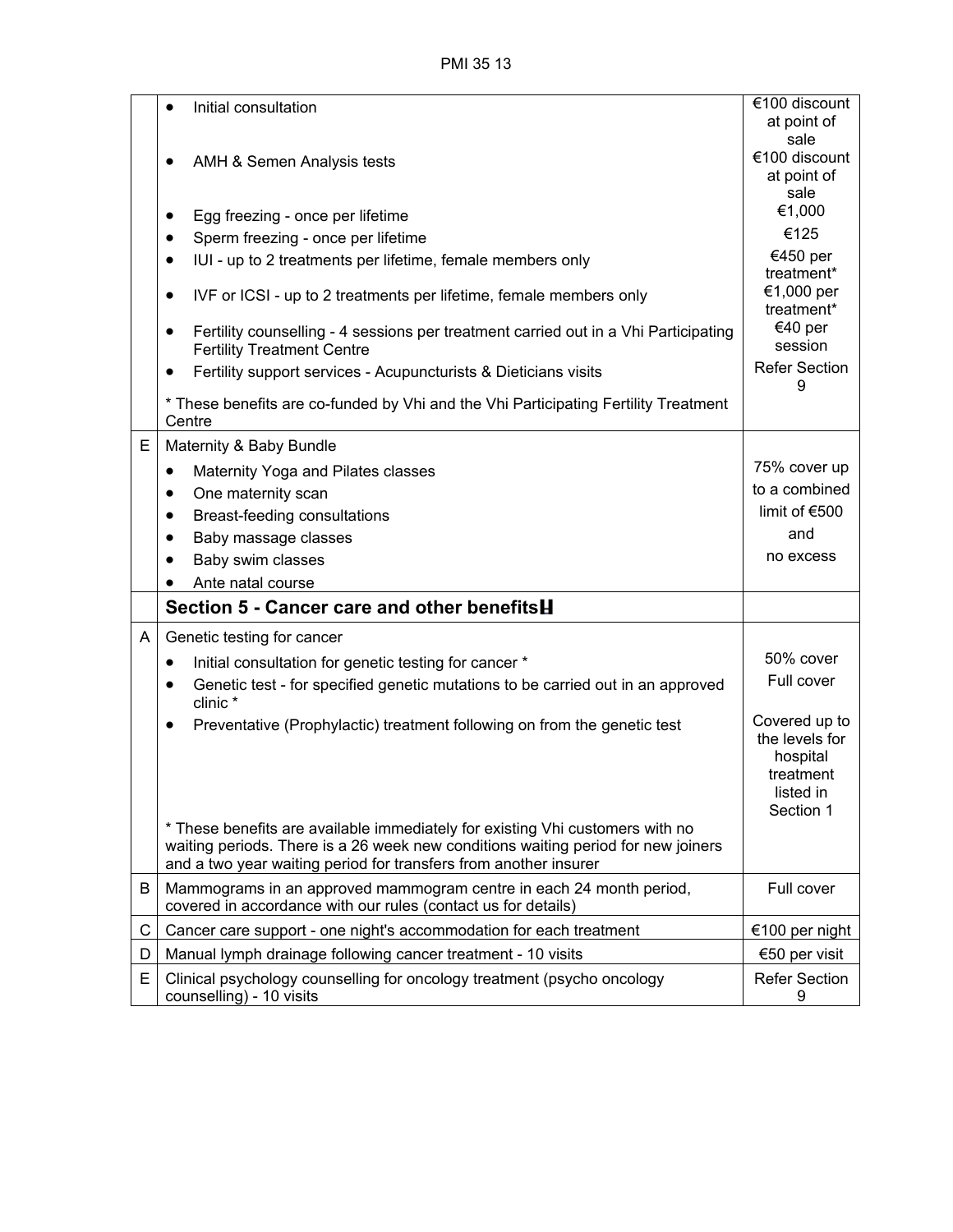| F  | Additional cancer support benefits                                                                                                                            |                           |
|----|---------------------------------------------------------------------------------------------------------------------------------------------------------------|---------------------------|
|    | Wig/ hairpiece, post-mastectomy bra, swimsuit, surgical prosthesis following                                                                                  | Full cover                |
|    | cancer treatment<br>No excess applies, but subject to the benefit maximum for medical and surgical<br>appliances set out below                                |                           |
| G. | Other benefits in Section 5                                                                                                                                   |                           |
|    | Vhi Healthcare approved medical and surgical appliances - subject to an excess of<br>€300 per member per year (contact us for details of eligible appliances) | €4,200 per<br>member year |
|    | Convalescent care - first 14 nights                                                                                                                           | €30 per night             |
|    | Vhi Hospital@Home                                                                                                                                             | Full cover                |
|    | Child home nursing - 28 days per calendar year                                                                                                                | €100 per day              |
|    | Parent accompanying child - 14 days per calendar year, following a stay in excess<br>of 3 days in hospital                                                    | €100 per day              |
|    | Return home benefit                                                                                                                                           | €100 per<br>claim         |
|    | <b>Vhi VisionCare</b>                                                                                                                                         |                           |
|    | Vhi VisionCare E-Screen (available through Vhi.ie/myvhi)                                                                                                      | Full cover                |
|    | Comprehensive eye exam carried out by a VSP eye-care professional in each<br>24 month period - subject to Vhi VisionCare E-Screen referral                    | Full cover                |
|    | <b>Section 6 - Transport costs</b>                                                                                                                            |                           |
| A  | Transport costs (covered in accordance with our rules)                                                                                                        | Agreed<br>charges         |
|    | <b>Section 7 - Cover outside Ireland</b>                                                                                                                      |                           |
| A  | Emergency treatment abroad                                                                                                                                    | €100,000                  |
| B  | Elective treatment abroad (subject to prior approval)                                                                                                         |                           |
|    | Surgical procedures available in Ireland (as per level of cover in Ireland)<br>$\bullet$                                                                      | €100,000                  |
|    | Treatment not available in Ireland                                                                                                                            | €100,000                  |
|    | <b>Section 8</b>                                                                                                                                              |                           |
| A  | In-patient MRI scans (covered in accordance with Section 1)                                                                                                   | Agreed<br>charges         |
| B  | Out-patient MRI scans                                                                                                                                         |                           |
|    | Category 1 - approved MRI centres                                                                                                                             | Full cover                |
|    | Category 2 - approved MRI centres, agreed MRI charges & consultant<br>$\bullet$<br>Radiologists fees (subject to an excess of €125 per scan)                  | Full cover                |
| C. | PET-CT scans (covered in accordance with our rules)                                                                                                           | Agreed<br>charges         |
| D  | CT Scans (covered in accordance with our rules) $\mathbf H$                                                                                                   | Full cover                |
|    | Section 9 – Day-to-day medical expenses (benefits are per visit,<br>per member, unless otherwise indicated) <b>H</b>                                          |                           |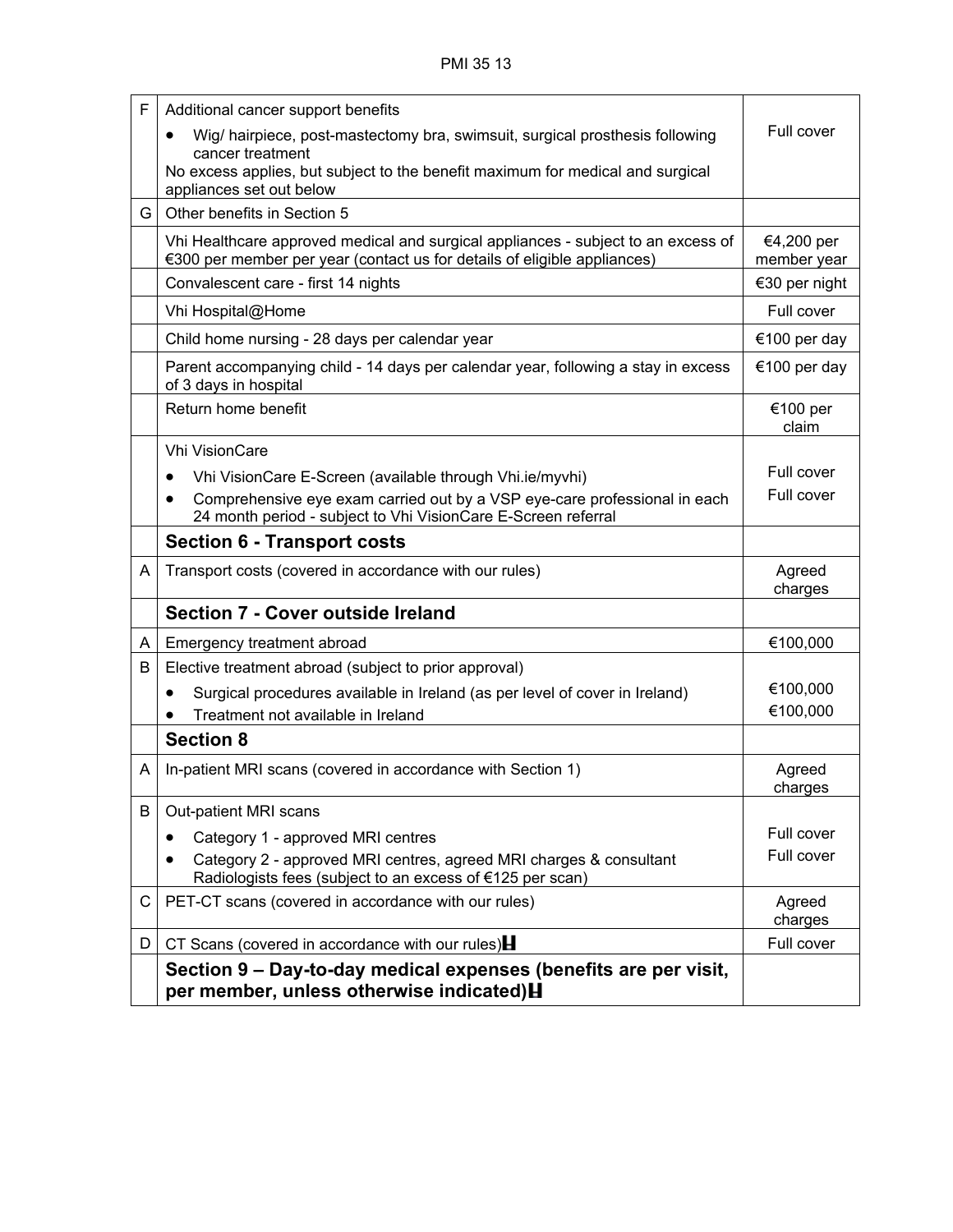| A  | General practitioner - unlimited visits                                                                                                                                                                                                                | 50%                             |
|----|--------------------------------------------------------------------------------------------------------------------------------------------------------------------------------------------------------------------------------------------------------|---------------------------------|
| B  | Consultant consultation - unlimited visits                                                                                                                                                                                                             | 50%                             |
| C  | Pathology - consultants' fees                                                                                                                                                                                                                          | 50%                             |
| D  | Radiology - consultants' fees for professional services                                                                                                                                                                                                | 50%                             |
| E  | Pathology/Radiology or other diagnostic tests (refer to Section 8 for out-patient<br>MRI benefits) - 50% of agreed charges in an approved out-patient centre. Contact<br>us for details of eligible diagnostic tests and reimbursements                | €500 per year                   |
| F  | Pre- and post-natal care (combined visits)                                                                                                                                                                                                             | €350                            |
| G  | Dental practitioner - 7 visits                                                                                                                                                                                                                         | €25                             |
| H. | Practice nurse - unlimited visits                                                                                                                                                                                                                      | 50%                             |
|    | STI screening                                                                                                                                                                                                                                          | Up to €100                      |
| J  | Physiotherapist - 7 visits                                                                                                                                                                                                                             | €25                             |
| K. | Clinical Psychologist - 7 visits                                                                                                                                                                                                                       | €25                             |
| L  | Acupuncturists, Chiropractors, Osteopaths, Physical therapists, Reflexologists -<br>unlimited visits                                                                                                                                                   | 50%                             |
| М  | Chiropodists/Podiatrists, Dieticians, Occupational therapists, Speech therapists,<br>Orthoptists - unlimited visits                                                                                                                                    | 50%                             |
| N  | Optical – eye tests and glasses/contact lenses – 75% of charges in each 24 month<br>period (^Payment will be made directly to the provider if attending a VSP network<br>provider, and will not be subject to the annual excess or the annual maximum) | €110^                           |
| O  | Hearing test in each 2 year period                                                                                                                                                                                                                     | €20                             |
| P  | Health screening - in each 24 month period, covered in accordance with our rules<br>(contact us for details) *                                                                                                                                         |                                 |
|    | Lifestage screening programme in a Vhi Medical Centre                                                                                                                                                                                                  | €150 per<br>screen<br>50% cover |
|    | Dexa scans in an approved dexa scan centre                                                                                                                                                                                                             |                                 |
| Q  | Accident & emergency cover - 2 visits                                                                                                                                                                                                                  | €75                             |
| R. | Child counselling - 7 visits                                                                                                                                                                                                                           | €25                             |
| S  | Foetal screening, in the year of the birth                                                                                                                                                                                                             | €100 per<br>pregnancy           |
| Т  | <b>Travel vaccinations</b>                                                                                                                                                                                                                             | €60 per year                    |
| U  | Clinical psychology counselling for oncology treatment (psycho oncology<br>counselling)* - 10 visits                                                                                                                                                   | €50 per visit                   |
| V  | Vhi SwiftCare exclusive benefit to Vhi customers*                                                                                                                                                                                                      |                                 |
|    | Initial consultation (charge is €125 - you pay €50)<br>٠                                                                                                                                                                                               | €75                             |
|    | Follow-up treatment package after this consultation for x-rays, tests & medical<br>٠<br>aids (maximum you will pay is €100 for this follow-up treatment)                                                                                               | 50% of total<br>costs           |
|    | Vhi SwiftCare appointment services*                                                                                                                                                                                                                    |                                 |
|    | Consultant consultation (orthopaedic, oral maxillofacial & sports medicine)<br>Dental practitioner - 7 visits<br>Physiotherapist - 7 visits                                                                                                            | 50%<br>€25<br>€25               |